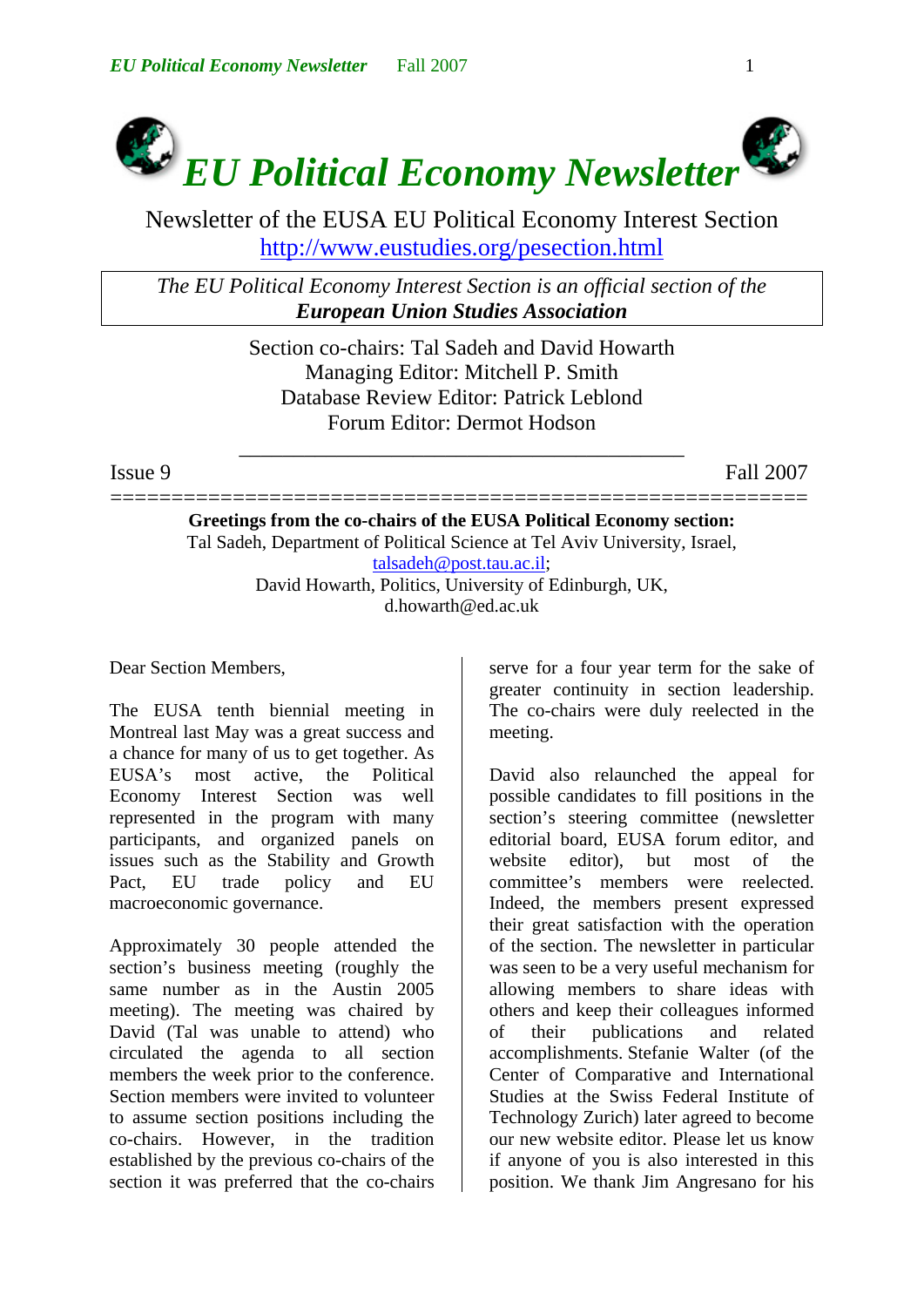efforts on this issue in the past two years. Members are again encouraged to suggest ways to develop the interest section's website.

Another important item on the meeting's agenda was an overview of the progress achieved on the Section's current publication project on *Economic Interests and European Integration* (see previous issues of the newsletter). Following the workshop in Edinburgh in April 2006 final drafts were submitted for review by up to four referees. Our section sponsored two panels at the Montreal Conference that drew on papers from this project. Six of the contributions have later been accepted for publication after further revisions in a special edition of the *British Journal of Politics and International Relations* (BJPIR) to appear in January 2008. BJPIR is circulated to all members of the *British Political Studies Association* and thus has a potentially large readership. These articles and additional pieces will then be published as a longer edited volume.

At our meeting we also launched a new project on *Completing the Single Market*. The objective of this project is to provide an opportunity for section members to participate in a collective endeavour, network with other members and produce a high quality journal publication on an important theme. Although we have already received numerous high quality proposals, we have decided to extend the deadline for submissions with the aim of attracting additional contributions **in particular from younger section members**. We will provide updates about this project in the next issues of the newsletter. A call for papers is posted on our website.

Another new call for papers is for a conference on *The Political Economy of Monetary Anchors*, next May in Jerusalem.

This conference, organized by Tal, has so far attracted some of the world's leading lights on the subject (see list in the call), and a substantial part of it is expected to be devoted to EMU and European monetary integration. Don't miss it!

There are other ongoing projects, organized by the section's members. One of these projects is on *Europe's Expanding Currency: Fiscal Stability and Democratic Legitimacy* (earlier called *The Emerging Political Economy of Europe's Monetary Union*) and is co-organized by Erik Jones, Amy Verdun and Tal Sadeh (see previous issue of the newsletter). Six of this project's papers have been accepted for a special issue in *Review of International Political Economy* (RIPE) to appear in December 2007. Amy Verdun and Henrik Enderlein are also organizing a project on *EMU after 10 years: What have we learned in Political Science?* which will be published as a special edition of the *Journal of European Public Policy*. Having circulated a call for papers last May, they will soon notify selected authors. Please let us know of any other projects on which you are working.

With all this activity going on we feel proud of the section and its members. We want to thank you all for your trust and cooperation, and look forward to another exciting two years as co-chairs. Cheers!

David and Tal

| Also in this issue              |    |
|---------------------------------|----|
| Data resources                  | 3  |
| Forum                           |    |
| Recent publications by members  | 10 |
| Members' News                   | 10 |
| Call for newsletter submissions | 11 |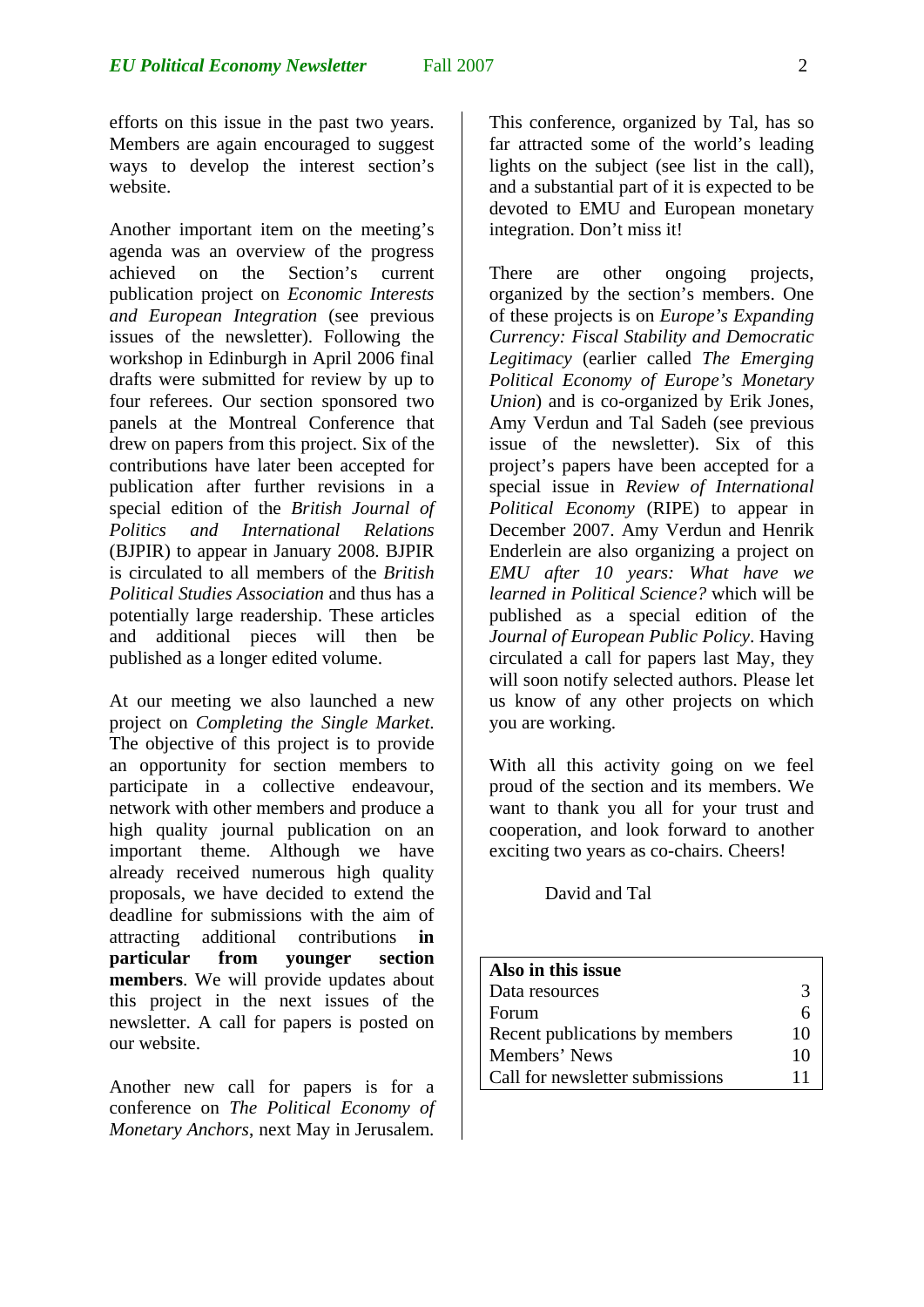========================================================

## Data Resources Review

### **Economic Freedom**

Patrick Leblond HEC Montreal

In early September, Canada's Fraser Institute (FI) released the 2007 edition of *Economic Freedom of the World*, with data covering the year 2005 ([http://www.freetheworld.com/\)](http://www.freetheworld.com/). This annual report, which was originally under the leadership of Milton and Rose Friedman and Michael Walker, is now in its eleventh year. Its goal is to measure individuals' economic freedom in a given country in "an accurate, comprehensive, and objective manner." Similarly, Washington's Heritage Foundation (HF) and the Wall Street Journal (WSJ) published their *2007 Index of Economic Freedom* in early 2007, with the objective of developing a "systematic, empirical measurement of economic freedom in countries throughout the world" ([http://www.heritage.org/research/features/](http://www.heritage.org/research/features/index/) [index/\)](http://www.heritage.org/research/features/index/). The first edition of this annual report was made available in 1995.

These two competing annual reports aim to measure the same thing: economic freedom. The Heritage Foundation defines economic freedom as the "part of freedom that is concerned with the material autonomy of the individual in relation to the state and other organized groups. An individual is economically free who can fully control his or her labor and property" (Beach and Kane 2007, 37). For its part, the Fraser Institute uses the following definition: "Individuals have economic freedom when property they acquire without the use of force, fraud, or theft is protected from physical invasions by others and they are free to use, exchange, or give their property as long as their

actions do not violate the identical rights of others" (Gartney *et al.* 1996).

The idea behind measuring economic freedom is that for individuals and countries to prosper economically, they need to be free to "work, produce, consume, and invest in any way they please, and that freedom is both protected by the state and unconstrained by the state" (Beach and Kane 2007, 38). In order to test this belief empirically, an objective and valid measure of economic freedom was necessary. This is why these two indices were created. It is also why both annual reports provide graphs that show the correlation between economic freedom and economic growth as well as prosperity or socioeconomic development (e.g., as measured by GDP per capita). In addition, the Fraser Institute provides a list of articles and papers (dating back to 1994) that use its index of economic freedom for various types of analysis [http://www.freetheworld.com/papers.html.](http://www.freetheworld.com/papers.html)

European countries are amongst the most economically free in the world. According to the HF/WSJ index, 12 of the top 20 freest countries hail from Europe, while almost half of the top 50 consists of European countries (24). This index covers a total of 157 countries. Europe's representation in the FI index (which covers 141 countries) is similar, with 11 countries making it into the top 20 and 22 into the top 50. See the table below for the list of European countries making into the top 50 of each index of economic freedom.: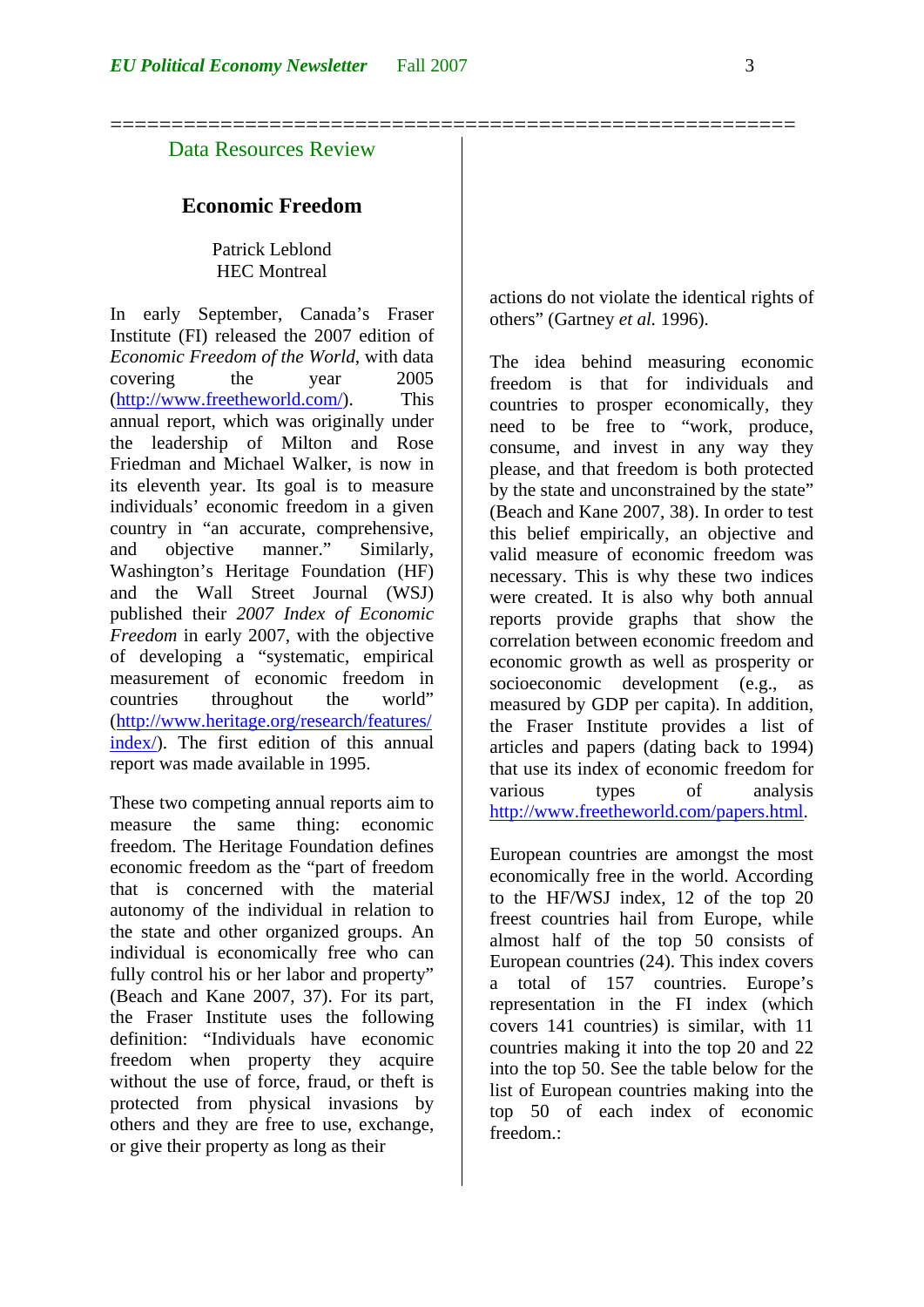| <b>HF/WSJ Index</b> | <b>FI</b> Index      |
|---------------------|----------------------|
| (Overall rank in    | (Overall rank in     |
| brackets)           | brackets)            |
| United Kingdom (6)  | Switzerland (4)      |
| Ireland (7)         | United Kingdom (5)   |
| Luxembourg (8)      | Estonia (8)          |
| Switzerland (9)     | Ireland $(9)$        |
| Estonia (12)        | Finland $(11)$       |
| Denmark (13)        | Iceland $(11)$       |
| Netherlands (14)    | Denmark (15)         |
| Iceland $(15)$      | Netherlands (15)     |
| Finland (16)        | Germany (18)         |
| Belgium (17)        | Austria (18)         |
| Germany (19)        | Cyprus $(22)$        |
| Cyprus $(20)$       | Hungary (22)         |
| Sweden (21)         | Lithuania (22)       |
| Lithuania (22)      | Sweden (22)          |
| Austria (25)        | Latvia $(22)$        |
| Spain $(27)$        | Norway (22)          |
| Norway (30)         | Malta (32)           |
| Czech Republic (31) | Slovak Republic (32) |
| Slovakia (40)       | Belgium (38)         |
| Latvia (41)         | Portugal (38)        |
| Malta (42)          | Spain (44)           |
| Portugal (43)       |                      |
| Hungary (44)        |                      |
| France (45)         |                      |

From the table, we can see that ranking of European countries resemble each other but are not the same. This suggests that the indices are measured differently.

#### **Measuring Economic Freedom**

The indices measure economic freedom is a similar way. Both focus on the same areas that require measurement. They diverge in the specific factors they choose to measure as well as the data sources. For instance, The HF/WSJ index of economic freedom (IEF) is divided into ten freedoms, which themselves are often composites of more detailed components:

- Business freedom
- Trade freedom
- Fiscal freedom
- Freedom from government
- Monetary freedom
- Investment freedom
- Financial freedom
- Property rights
- Freedom from corruption
- Labour freedom

For its part, FI's Economic Freedom of the World (EFW) index is divided into five areas that correspond to the IEF's ten freedoms:

- Size of government: expenditures, taxes and enterprises
	- o Fiscal freedom
	- o Freedom from government
- Legal structure and security of property rights
	- o Property rights
- Access to sound money
	- o Monetary freedom
- Freedom to trade internationally
	- o Trade freedom
	- o Investment freedom
- Regulation of credit, labour and business
	- o Financial freedom
	- o Labour freedom
	- o Business freedom
	- o Freedom from corruption

There is no space here to compare each factor or freedom and their many components given that each index uses about 40 variables in total. They do vary enough from one another that any author using economic freedom(s) as an independent or dependent variable may want to use both indices and underlying databases in order to test for robustness. However, it is worth mentioning that both indices have a correlation coefficient of 0.89 for their latest measure (2007 report), which means that they measure economic freedom in a similar way, at least in the aggregate. The indices seek to measure the same thing, only in a different way; as such, one cannot be said to be better than the other.

Both indices rely on data available from the World Bank's *World Development Indicators* and *Doing Business*, the IMF's *International Finance Statistics* and *Government Finance Statistics*. The EFW index makes extensive use of the World Economic Forum's *Global*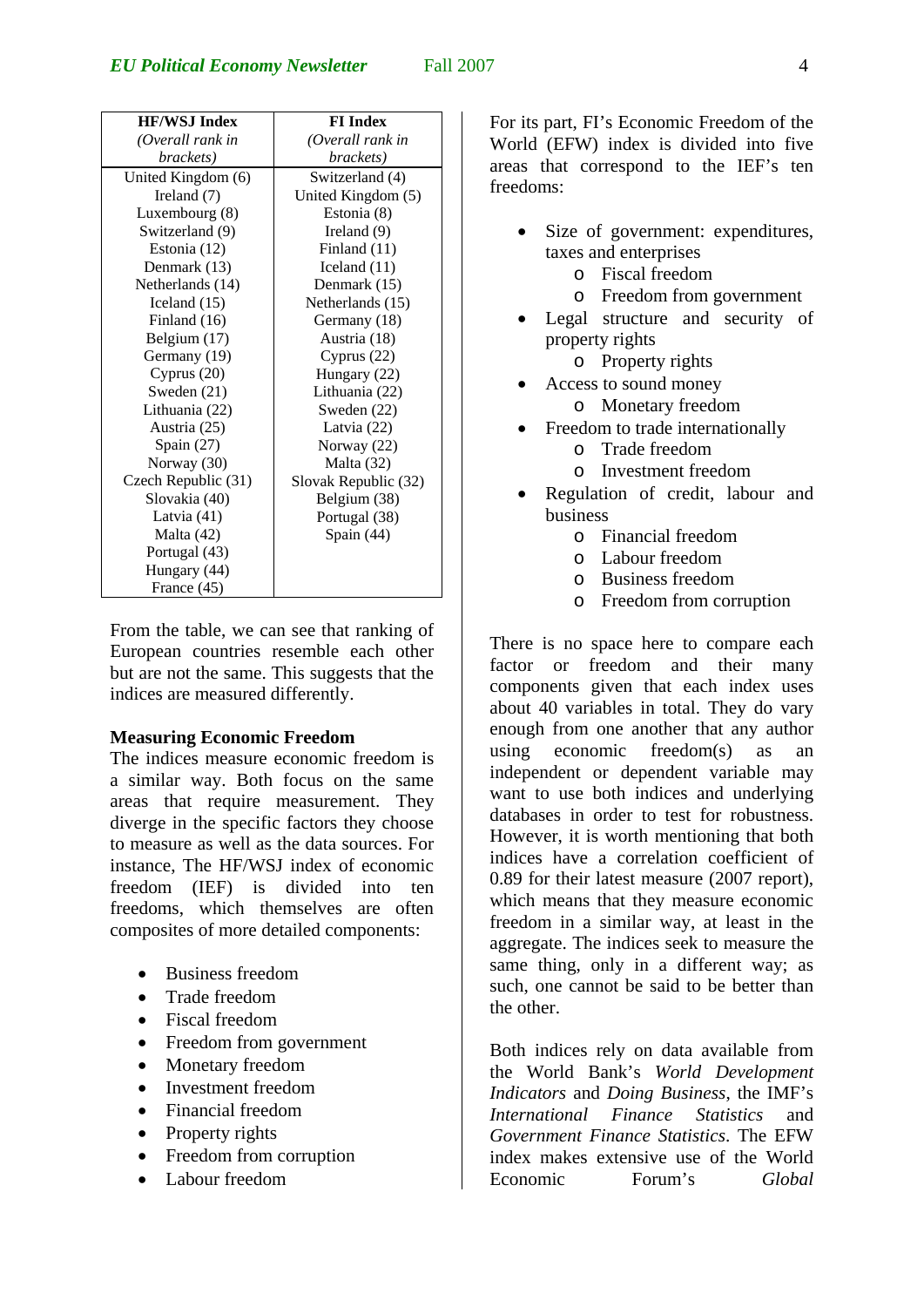*Competitiveness Report*, while the IEF does not. The EFW also relies on data from the *International Country Risk Guide* and the World Bank's *Governance Indicators* for measuring some components while the IEF does not use these databases. Instead, the IEF relies on sources that provide qualitative information about specific countries (e.g., Economist Intelligence Unit's country reports), from which the authors to form their own assessments of the value of certain freedoms for every country; this is done for the following freedoms: investment, financial and property rights. Such author assessments are something that the EFW avoids, preferring to rely on data obtained through surveys (e.g., *Global Competitiveness Report*).

Both the IEF and the EFW give equal weight to the various elements constituting economic freedom. Both reports suggest there is no good rationale for giving one factor greater weight over another. Moreover, factors are linked to each other as well as interactive, though the reports do not specify precisely how. This is why HF/WSJ and FI leave it to scholars to use their indices and its components as they see fit. For this purpose, the raw data are available in Excel format on the abovementioned websites.

The grading scale for the IEF index is continuous from 0 to 100, where a score of 100 means "an economic environment or set of policies that is most conducive to economic freedom" (Beach and Kane 2007, 39). In previous years, the scale was from 1 to 5, with 1 representing the best score. Old scores have now been converted to the new scale for ease of comparison over time. For EFW, the index is measured from 1 to 10, with 10 corresponding to highest freedom level.

The period of study for the IEF annual report is from June to June of the year preceding the publication of the report. For example, the period considered for the 2007 reports covers 1 July 2005 to 30 June 2006. It would have been more accurate, however, to say that the authors of the study examine the versions of the databases that were made available or updated during that period of time. Thus, for the 2007 report, it most probably means that the data used to compute the index is for the year 2005 since the 2006 versions of the various databases would only offer data up to 2005. In this respect, the EFW index is somewhat more transparent in saying outright that its 2007 annual report covers the year 2005.

Finally, it is worth mentioning that the EWF data goes back to 1970, though the format has changed over the years. Fortunately, FI provides us with what they call a "chain-linked summary index," which makes the aggregated economic freedom index comparable since 1970. This will be useful to those scholars wishing to perform time-series analyses with the data. For its part, the IEF only goes back to 1995. However, it is worth noting that important changes took place in the measurement of the 2007 index.

## **Conclusion**

Economic freedom is an important concept associated with socio-economic development. Many studies have also found it to be a useful concept for analyses focused on other outcomes (e.g., regime type and political freedom). Therefore, the detailed and extensive measures of economic freedom provided by the IEF and EFW indices are extremely useful to scholars of European political economy and beyond.

#### **References**

Beach, W.W. and T. Kane (2007) "Methodology: Measuring the 10 Economic Freedoms", chapter 3, in T. Kane, K.R. Holmes and M.A. O'Grady, *2007 Index of Economic Freedom*,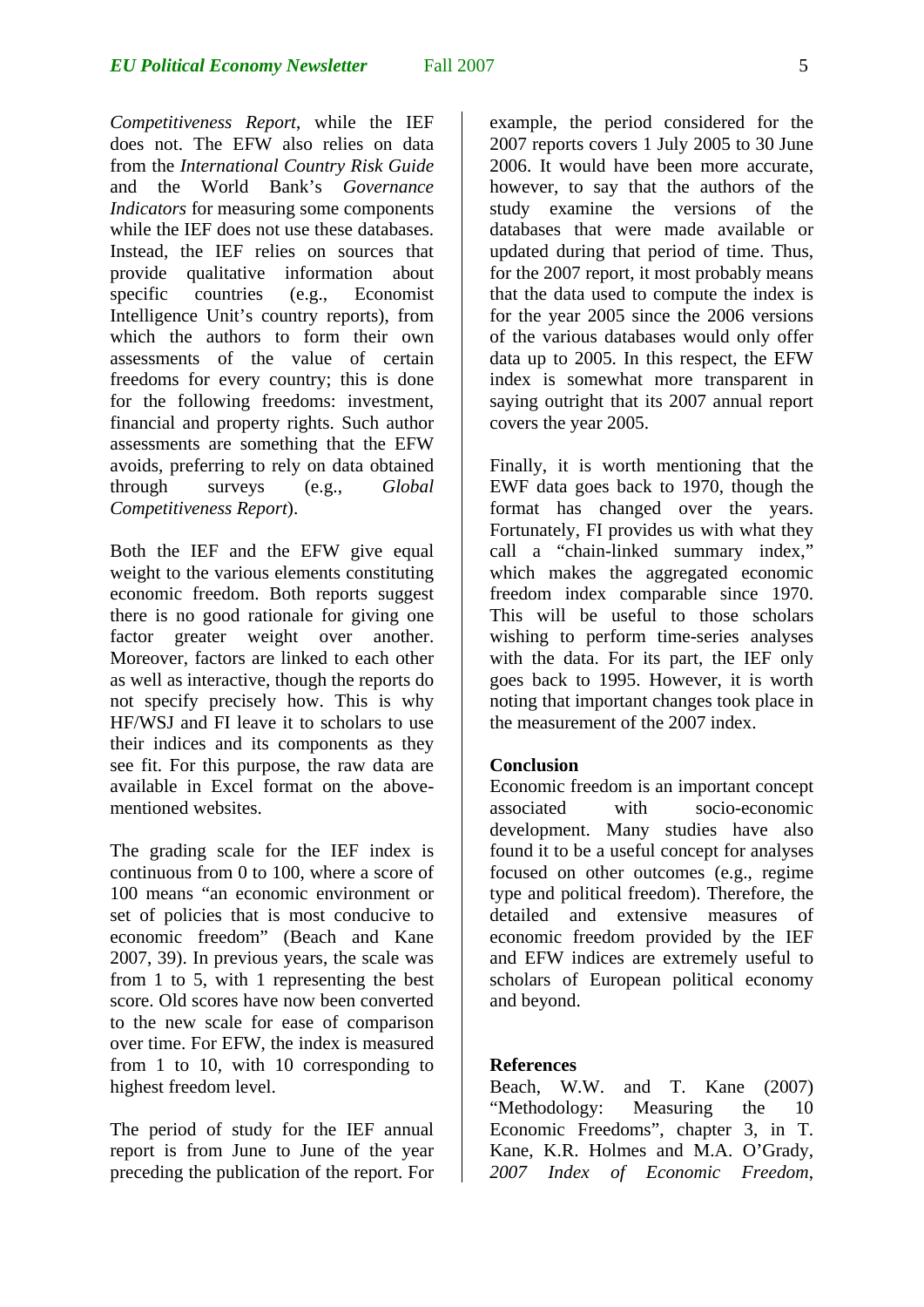Washington: Heritage Foundation and Dow Jones & Company.

Gartney, J., R. Lawson and W. Block (1996) *Economic Freedom of the World 1975-1995*, Vancouver: Fraser Institute.

#### Forum Section

=========================================================

#### **Understanding the EU's Evolving Economic Relations with India**

### **Dermot Hodson, Forum Editor, and Mujtaba Rahman**

On 12 July 2007, the inaugural EU-India Macroeconomic Dialogue was held in New Delhi, bringing together high-ranking officials from the European Commission, the European Central Bank, the Indian Ministry of Finance and the Reserve Bank of India (India's Central Bank). This dialogue is designed to facilitate an annual exchange of views between the EU and India on macroeconomic developments and challenges in their respective areas and in the world economy. Global imbalances, productivity growth and poverty alleviation were amongst the topics discussed at the first meeting (European Commission, 2007).

The Macroeconomic Dialogue is the latest in a series of initiatives to foster closer bilateral economic ties between the EU and India. Since the mid-1990s, the EU and India have established a plethora of policy fora on issues ranging from financial services regulation, trade and investment to energy, the environment and aviation. This short note looks at how bilateral economic relations between the EU and India have evolved over the last half-century.<sup>[1](#page-5-0)</sup> It then goes on to discuss some of the economic factors that may be driving this change.

## **The Evolution of EU-India Economic Realtions**

1

In the year that marks the  $60<sup>th</sup>$  anniversary of India's independence from Britain and the  $50<sup>th</sup>$  anniversary of the Treaty of Rome, EU-India relations are in their  $45<sup>th</sup>$  year. In 1962, India became one of the first countries to establish diplomatic relations with the European Economic Community (EEC). Although diplomatic ties between the EEC and India were quickly forged, bilateral economic relations were slower to materialise. A Commercial Co-operation Agreement was finally signed in 1973, followed by a broader Economic Cooperation Agreement in 1981 (See Sundaram, 1997).

The intensification of EU-India economic relations began with the signature of an ambitious Cooperation Agreement on Partnership and Development in 1994. Under this agreement, the EU and India agreed, *inter alia*, to grant each other mostfavoured-nation treatment in accordance with GATT and to develop dispute settlement and antidumping procedures. It was also agreed to extend EU-India economic cooperation to cover a vast swathe of sectors, including energy, telecommunications, electronics, information and satellite technologies, standards, intellectual property, investment, agriculture, fisheries, tourism, science and technology, information and culture.

The Cooperation Agreement on Partnership and Development helped to encourage a close working relationship

<span id="page-5-0"></span><sup>1</sup> The EU's interaction with India in multilateral economic fora, such as the WTO and IMF, is not addressed in this note.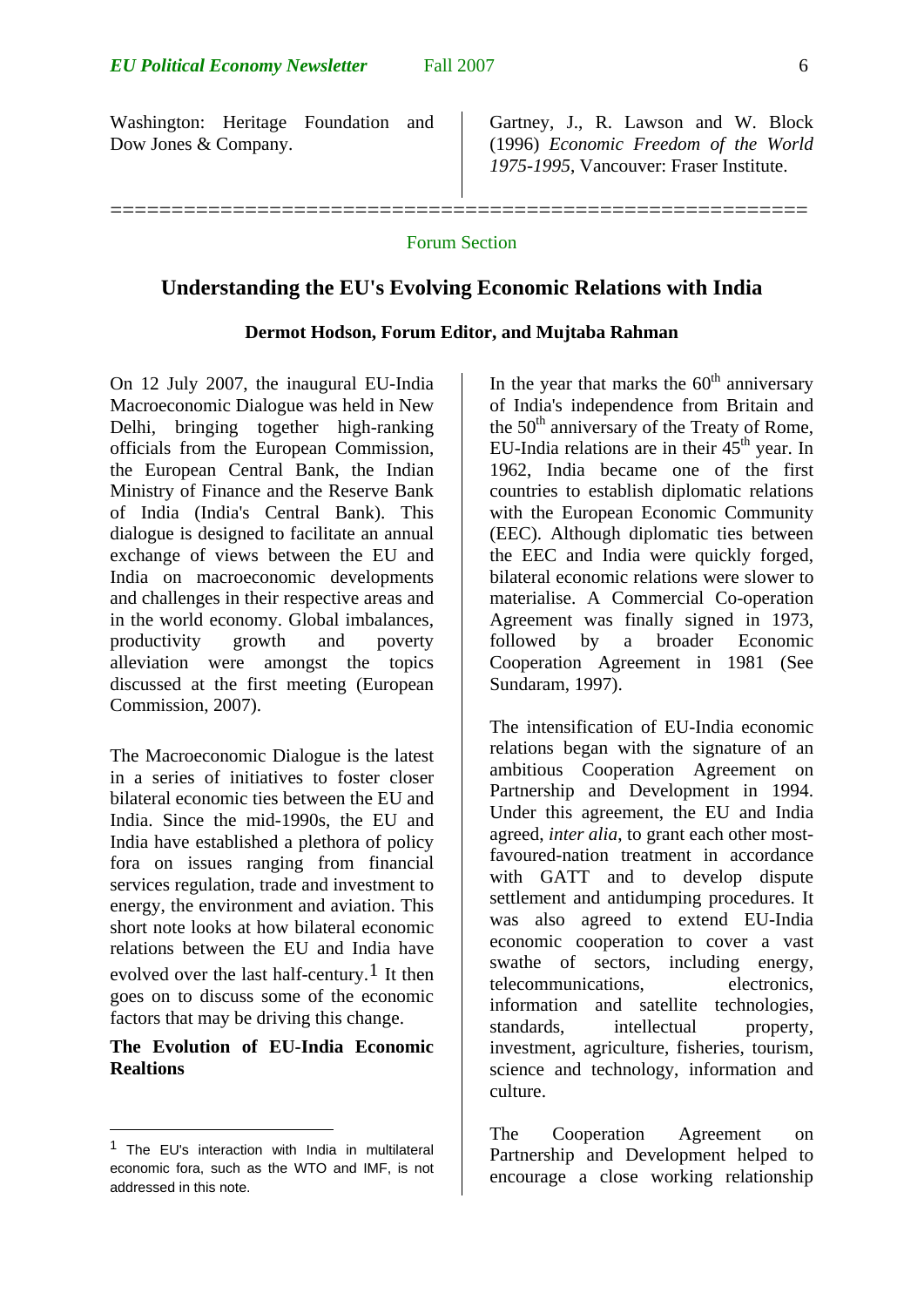between European and Indian officials, particularly through the Joint EU-India Commission, which monitors policy action in the areas of trade, economic cooperation and development. Contacts between civil servants have, in turn, paved the way for a deeper political dialogue, with the first EU-India Summit in Lisbon taking place in June 2000. This annual event, which is attended by the Presidents of the European Commission, the European Council, the Indian Prime Minister and senior Indian Ministers, has triggered a host of initiatives in the economic field, including the EU-India Civil Aviation Project, designed to facilitate knowledge transfer between EU and Indian civil aviation authorities, the EU-India Maritime Transport Project, designed to boost productivity in the Indian port sector, and the Agreement on Science & Technology Co-operation, which allows Indian scholars to participate in EU research activities and vice versa.

At the EU-India Summit in Hague in November 2004, the EU announced its intention to upgrade its relationship with India to the status of a Strategic Partnership, thus putting it on a par the United States, China, Japan and Canada (European Commission, 2004). The economic pillar of the EU-India's Strategic Partnership has encouraged a broader dialogue between European and Indian officials on monetary and financial issues, industrial policy, regulation, employment and social policy, biotechnology and climate change. The partnership also has led to the creation of High Level Trade Group, tasked with enhancing trade and investment between the EU and India. This group is currently in the process of negotiating a bilateral Free Trade Agreement, which would lead to a significant reduction in tariff and non-tariff barriers between the two areas.

#### **Economic Drivers of Change**

Over the last two decades, India has emerged as one of the world's fastest growing economies, with real GDP growth superseding other rapidly growing catchup economies. Growth exceeded expectations in 2006/7, reaching an unprecedented 9.4%, its fastest rate for 18 years. This tops the 9.0% achieved in the fiscal year 2005/6. While economic growth is expected to moderate over the next couple of years, owing to tighter monetary conditions and an appreciation of the Indian Rupee against the US Dollar, India's economic performance up to 2009/10 is likely to continue beating forecasters' expectations.

This extraordinary economic performance is the result of a paradigm shift in Indian economic policy. Jawaharlal Nehru, who became Prime Minister after India gained independence in 1947, followed an ideology of self sufficiency centred on a state-led approach to economic growth. This involved a closed economy led by the state, and was characterised by the development of heavy industry, import substitution, price controls and redistribution. The strategy led to, what Raj Krishna famously referred to as, the Hindu rate of growth, averaging 3.5% over the period 1950-1980. Accompanied with population growth, the net effect on percapita income was an average annual increase of 1.3%. It was not until the 1990s, when the current Prime Minister, Manmohan Singh, was Finance Minister, that improving productivity became a key focus of Indian economic policy. This new strategy opened the economy to foreign trade and international competition, liberalised India's Foreign Direct Investment (FDI) regime, and reduced the size and scope of state intervention.

As a result, the Indian economy has become much more dynamic. Tariffs have come down significantly since the early 1990s. While the average Most Favoured Nation (MFN) tariff is slightly above 15%, which is high in comparison with industrialised countries, such as the EU 15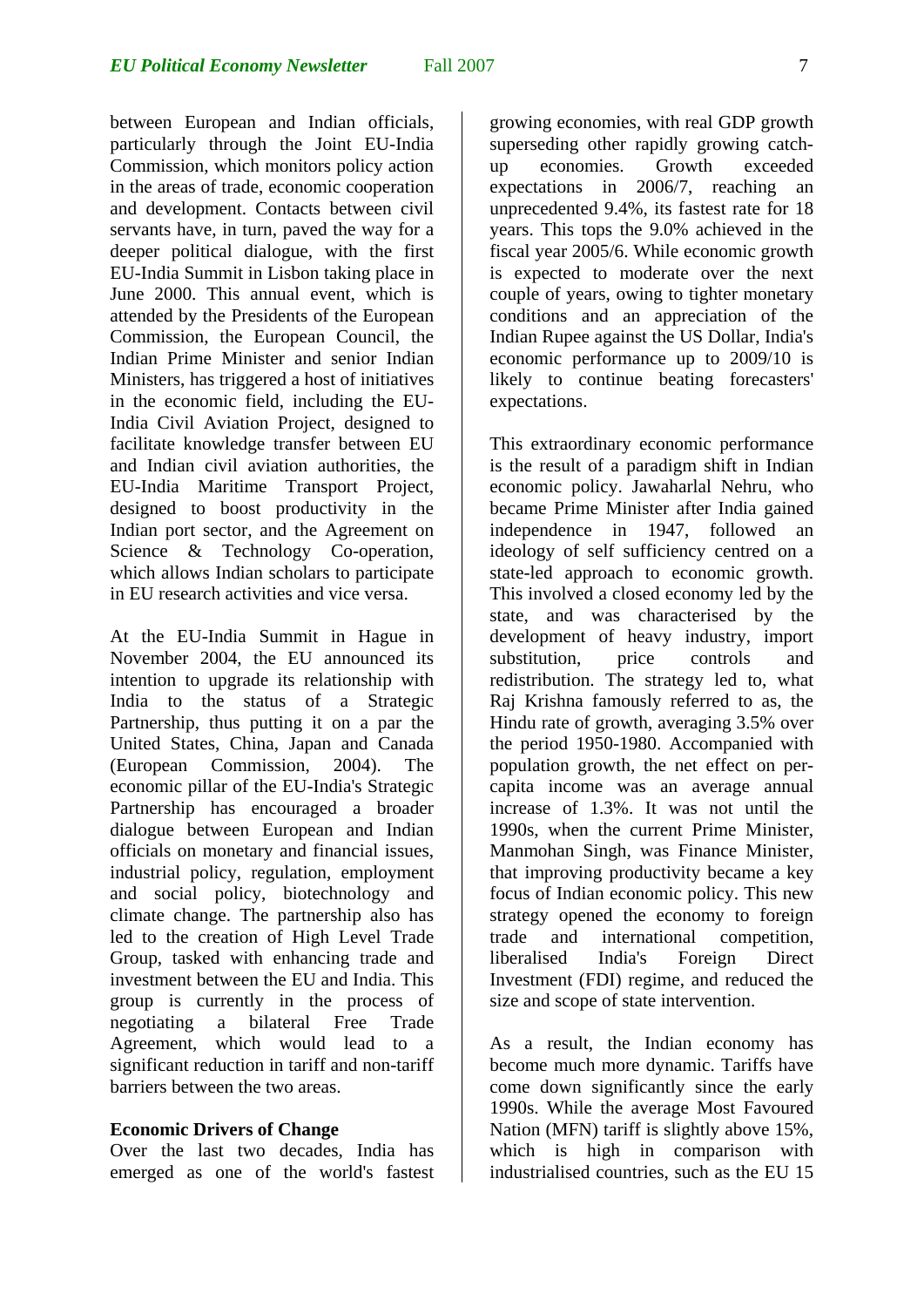(at around 3%), the US (at around 4%) or other emerging markets, such as China (9%) and Brazil (12%), the highest standard tariff rates for non-agricultural products have been progressively reduced, from 35% in 2001 to 10% in 2007. Furthermore, the government is committed to converge to the Association of South East Asian Nations' (ASEAN) tariff levels of 7-9% over the coming years, as facilitating regional trade integration becomes an ever increasing policy priority. Imports and exports in goods and services as a share of GDP (the standard indicator of the openness of an economy) are close to 45%. This compares to a level of around 13% in the mid 1980's.

Indian's remarkable economic rise over the last two decades has spurred EU-India relations in several important ways. In the first place, India's demand for EU imports has increased exponentially. Between 2002 and 2006 alone, the import of merchandise to India from the EU increased by 60%, with the majority of this increase taking place in the area of textiles and clothing. Over the same period, the import of services to India from the EU increased by just over 50%. As India's economic rise continues and GDP per head grows, the rapidly expanding Indian middle class is likely to consume more and more goods and services originating from the EU. EU firms also stand to gain and increase their own productivity by taking advantage of India's abundant, cheap and increasingly well-educated labour force to off-shore key parts of the production process.

A similar dynamic is at work in economic policy. As noted above, India's current rate of expansion makes it the second fastest growing economy in the world, flanked only by China. It is therefore one of the key pillars supporting current global growth – which reached 5.2% in 2006. As a result, understanding the economic situation, policies, challenges and strategy of the Indian government has now taken on far greater importance than was hitherto the case. Seen in this light, the first EU-India macroeconomic dialogue, held in July this year, has created a forum in which EU and Indian policy makers are able to come together to better understand each others economic situation as well as, importantly, share experiences relating to common policy challenges. For example, the familiarity of EU policy makers with structural reform could well be useful for Indian policy makers, given the current labour and product market rigidities which are preventing India's potential growth rate moving to a sustainably higher trajectory.

Indian's evolving international economic relations are another important factor behind the intensification of its bilateral economic relations with the EU. During the Cold War, the USSR emerged as a key economic ally of India thanks, in part, to the latter's policy of non-alignment on security matters. The dissolution of the USSR in 1991 dealt a significant blow to the Indian economy in terms of both aid and trade flows, prompting the Indian authorities to seek out new economic allies. This was largely achieved through economic openness, and the progressive reduction of India's external tariff and FDI regime, as noted earlier. The EU was quick to seize upon India's greater economic openness, concluding the Cooperation Agreement on Partnership and Development in 1994, less than a year after India and Russia had restored bilateral economic relations.

Of course, India's international economic relations have not stood still since the mid 1990s. Perhaps the most significant development has been its economic rapprochement with the United States, which was started in the final days of the Clinton Administration and intensified in the aftermath of 9/11. India is now recognised as a major economic and political ally of the United States, with the Bush Administration openly declaring its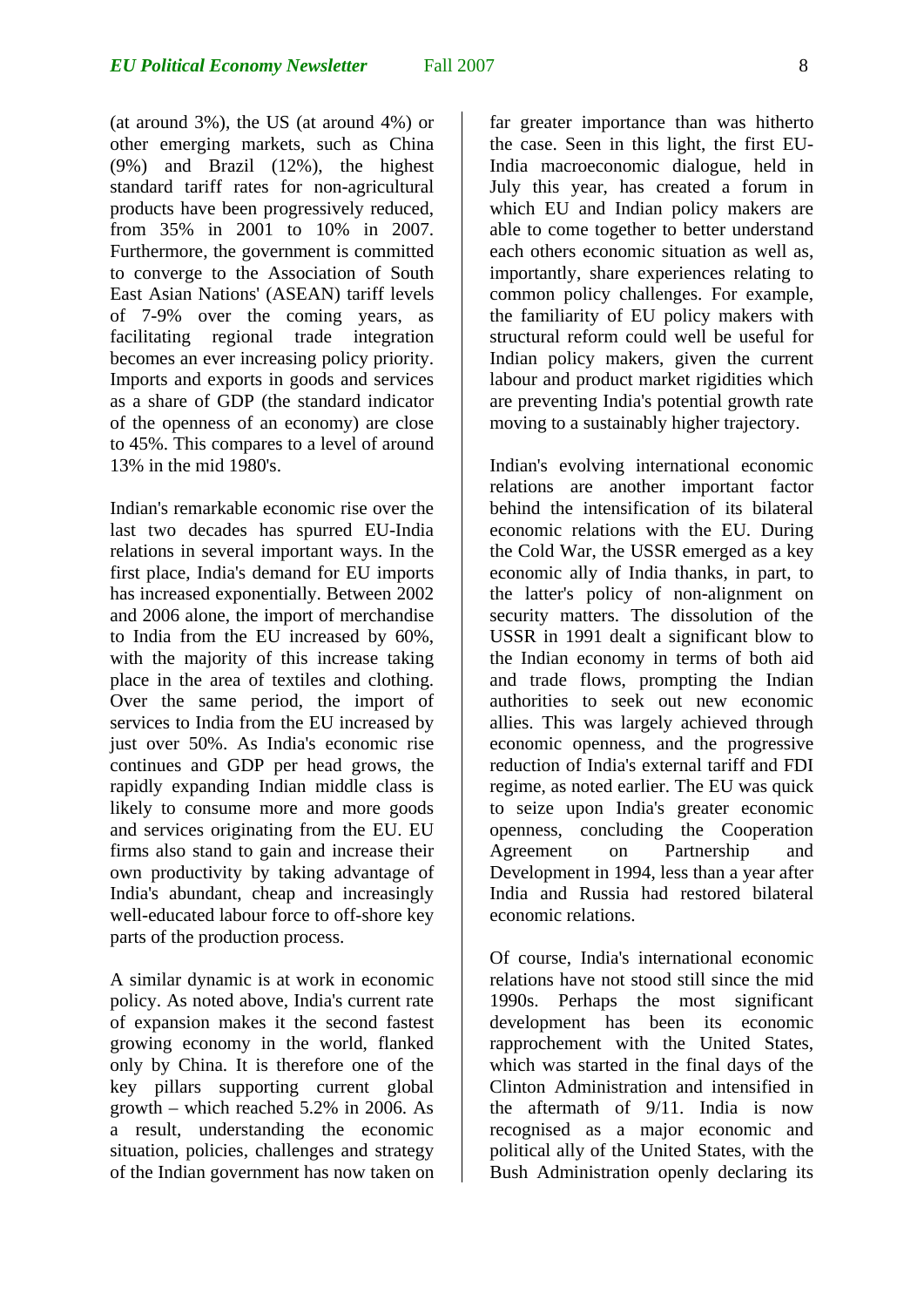active support for India's rise as a major world power (Office of the Press Secretary, 2006). Faced with these developments, the EU has been keen to deepen its bilateral economic relations in India and to exert influence over the latter's economic development, particularly through initiatives such as the proposed Free Trade Agreement and the EU-India Environment Conference.

#### **Conclusion**

The character of the international political economy is changing rapidly, no more so than in relation to India. Over the last decade, the world's largest democracy has emerged as a rising economic star and an increasingly important partner for the world's economic superpowers. This economic transformation has prompted the international community to reconfigure its relations with India and *vice versa*. The EU has been at the forefront of this process, strengthening bilateral commercial and economic ties with India since the mid-1990s and, more recently, seeking to develop a more comprehensive strategic partnership.

*Dermot Hodson is Lecturer in Political Economy at Birkbeck College, University of London. Mujtaba Rahman is an economist at the European Commission's Directorate General for Economic and Financial Affairs. The views expressed in this paper are strictly personal and should* 

S. Blavoukos, D. Bourantonis and G. Pagoulatos, "A President for the European Union: A New Actor in Town?" *Journal of Common Market Studies*, Vol. 45, Issue 2 (2007).

S. Blavoukos and G. Pagoulatos, "Negotiating in Stages: National Positions and the reform of the Stability and Growth Pact," *European Journal of Political Research* (forthcoming, 2007).

*not be attributed to the European Commission.* 

#### **References**

European Commission (2004). "EU to build Strategic Partnership with India at the Hague Summit on 8 Nov", P&I/04/58, New Delhi, 04.11.2004.

European Commission (2007). "First EU-India Macroeconomic Dialogue Organised in New Delhi", Press Release P&I/2007/014, New Delhi, 12.07.2007.

Office of the Press Secretary (2006). "President Discusses Strong U.S.-India Partnership in New Delhi, India", Press Release, 03.03.2006. http://www.whitehouse.gov/news/releases/ 2006/03/20060303-5.html

Sundaram, G. (1997). India and the European Union, (New Delhi: Allied Publishers).

**The Review Forum is open to all members of the EUSA Political Economy Interest Section who wish to share their views on empirical, theoretical and policy questions relating to EU Political Economy. Please send contributions to the next newsletter to Dermot Hodson [\(d.hodson@bbk.ac.uk](mailto:d.hodson@bbk.ac.uk)) by 22 February 2008.** 

## Members' Recent Publications

Sophie Meunier and Kathleen McNamara eds., *Making History: European Integration and Institutional Change at Fifty* (State of the EU Volume 8), Oxford University Press, June 2007, available in both paperback and hardcover: [http://www.oup.com/uk/catalogue/?ci=978](https://exchange.ou.edu/owa/redir.aspx?URL=http%3a%2f%2fwww.oup.com%2fuk%2fcatalogue%2f%3fci%3d9780199218684) [0199218684](https://exchange.ou.edu/owa/redir.aspx?URL=http%3a%2f%2fwww.oup.com%2fuk%2fcatalogue%2f%3fci%3d9780199218684)

Carolyn Warner, *The Best System Money Can Buy: Corruption in the European Union*. Cornell University Press (2007).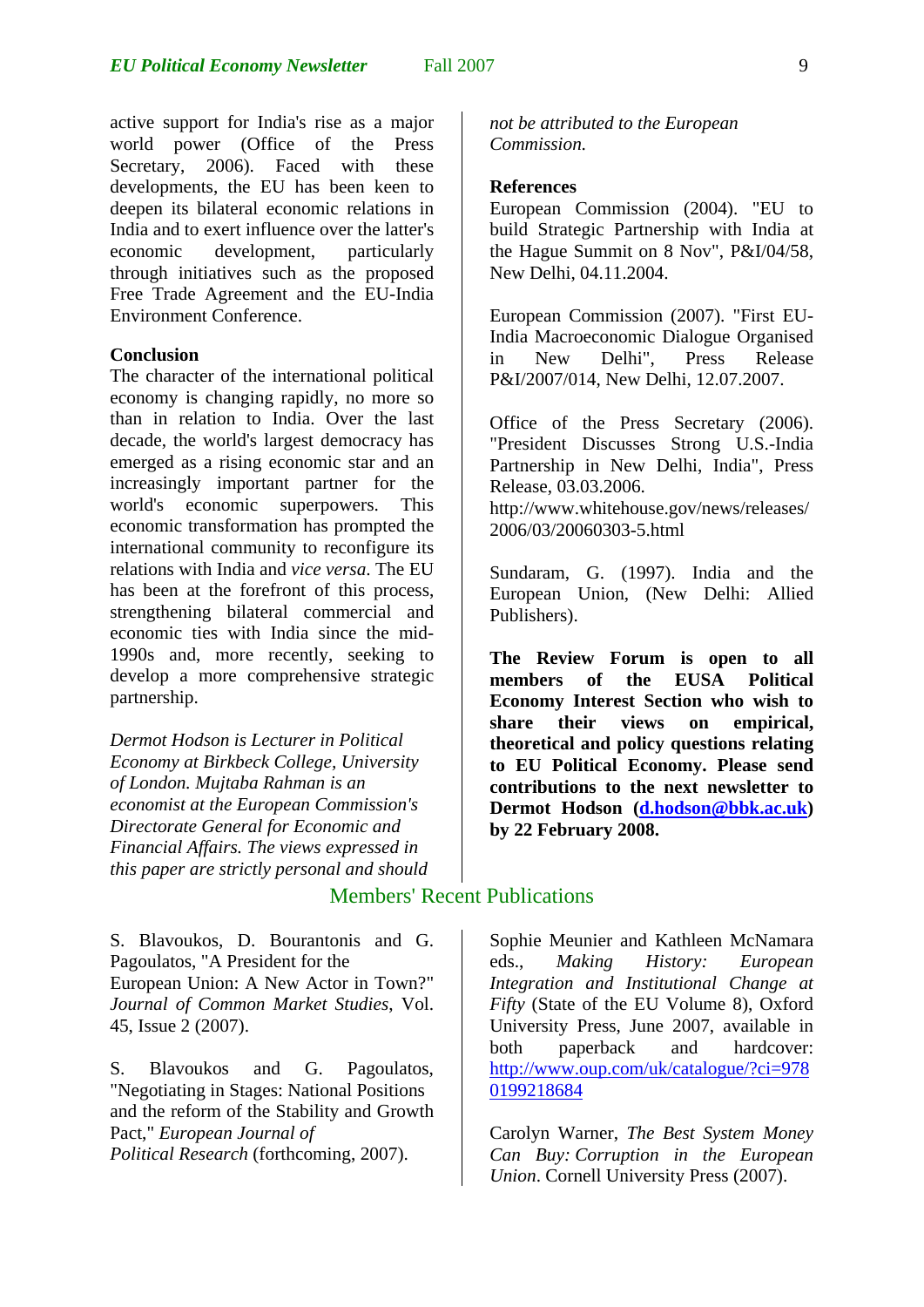Special issue of *Review of International Political Econimy*, Vol. 14, No. 5 (December 2007):

Introduction by Tal Sadeh, Erik Jones, and Amy Verdun, "Legitimacy and Efficiency: Revitalizing EMU Ahead of Enlargement."

Benjamin Cohen, "Enlargement and the International Role of the Euro."

Randall Henning, "Democratic Accountability and the Exchage-Rate Policy of the Euro Area."

Servaas Deroose, Joost Kuhlmann & Dermot Hodson "The Legitimation of EMU: Lessons after Seven Years of the Euro."

David Howarth, "Running an Enlarged Euro-zone and Reforming the ECB Governing Council: Efficiency, Representation and National Economic Interest."

James Savage and Amy Verdun, "Reforming Europe's Stability and Growth Pact: Lessons from the American Experience in Macrobudgeting."

James Walsh, "How and Why Britain Might Join the Single Currency."

## Members' News

=========================================================

Sophie Meunier is Acting Director of the EU Program at Princeton for 2007-2008.

## **Deadline**

=========================================================

For submissions to the Spring 2008 issue Friday, 22 February 2008

Please direct all correspondence concerning the Forum and the Data Resources Review to the appropriate editor. All other correspondence to the Managing editor.

Patrick LeBlond (Data Resources Review): **patrick.leblond@hec.ca**

Dermot Hodson (Forum Editor): **[d.hodson@bbk.ac.uk](mailto:d.hodson@bbk.ac.uk)**

Mitchell P. Smith (Managing Editor): **mps@ou.edu**

In particular we are looking for:

◊ Members' recent publications (since this issue)

◊ Members' news (since this issue)

◊ Calls for papers (due dates prior to 15 September 2008)

◊ Notice of forthcoming events (taking place prior to 15 September 2008)